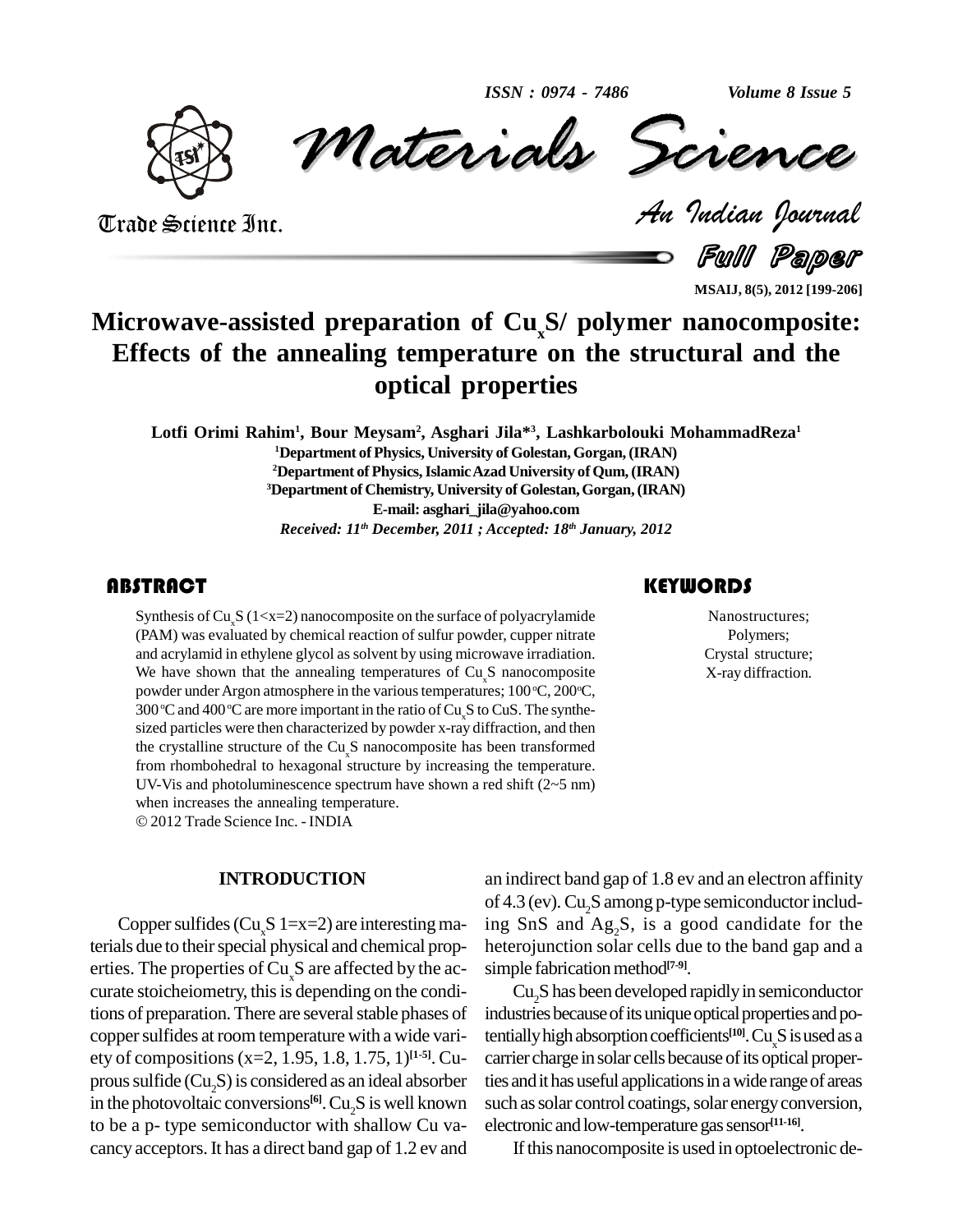# Full Paper

vices, the optical and electrical efficiency of the pro posed device will highly depend on the annealing temperature. Meanwhile, the annealing temperature not only has an effective role in achieving a stable crystalline structure combination, but it causes a shift of the signal emission and absorption of sample.

One of the important issues in preparation various nanostructures of  $Cu<sub>s</sub>S$ , is the existence of different stoichiometry of Cu in the composite (where x the range of 1=x=2 can be changed). It is mainly because of ca pability of CuS in achieving practical efficiencies **[17]**. Change in the crystalline structure with increasing the coefficient copper components and conversion of Cu<sub>x</sub>S corded using CuKa irradiation ( $\lambda$ =1.54178 °A). Photo CuO due to the annealing is one of the challenges in preparing this kind of material. Physicist and chemist are veryinterested in achieving the optimumcombination of x in  $Cu<sub>x</sub>S$ , and preparation of nanomaterials with optical and structural properties which is considered to be favorable for many industrial processes. Different processes are used to produce  $Cu<sub>x</sub>S$ . These methods are focused on nanowires **[18]**, nanocomposite in poly mer template **[19]**, nanorods, nanolayer **[20]**, spherical nanoparticles<sup>[21-22]</sup> and quantum dots<sup>[23]</sup>. Many authors sense have studied the structural and optical properties of chemically deposited Cu<sub>x</sub>S thin films<sup>[24-32]</sup>.

Polymer with thin sulfide layers belongs to the composites. Such composite materials are of particular interest for the fabrication of substrates for deposition of metal and semiconductor, solar selective coating, solar cells, photoconductor, sensor, etc.<sup>[33, 34]</sup>. Practical ap- gr. plication of copper sulfide coatings in the various fields of engineering stimulates interest toward developing a new technology.

nanocomposite  $Cu<sub>s</sub>S$  along with an investigation of the effect of annealing temperature on the distribution of copper and sulfur. Characterization of their structural and optical properties is investigated using X-ray diffraction (XRD), Transmission electron micrograph  $\circ$ C in an electrical oven for half an hour. Dried powder (TEM),UV-Visspectrumand photoluminescence (PL) emission.

#### *An***MATERIALSAND METHODS**

#### **Materials**

Sulfur powder, copper nitrate, acryl amide, ethyl-

*IERIALSA*<br> *Vder, copper*<br> *Science Materials Science*

ene glycol, etc.were purchased fromAldrich chemical company and have been used as we received without further purification. Double- distilled water equipment is used for this experiment.

### **Characterization**

Optical absorption spectra of nano-Cu<sub>x</sub>S in poly-<br>mer films are recorded with a Shimatzo-1600 Ultraviolet/Visible (UV-Vis) spectrometer over a range of wavelength from 200 to 900 nm. X-ray diffraction (XRD) measurements are performed on a Bruker D8<br>ADVANCE diffractometer and the patterns were re-<br>corded using CuKa irradiation ( $\lambda$ = 1.54178 °A). Pho-ADVANCE diffractometer and the patterns were re toluminescence spectrum  $(PL)$  of modified  $Cu<sub>x</sub>S$  colloidal solution was achieved on an Elemer LS-80 fluorescence spectrophotometer using a 200-900 nm ex citation line. Transmission electron microscopy (TEM) was undertaken on a Zeiss EM10C instrument. Microwave-assisted reaction was performed using a micro wave cavity (2.45 GHz, maximum power 1000w, Mileston) equippedwith a condenser, and the reaction wave cavity (2.45 GHz, maximum power 1000w,<br>Mileston) equipped with a condenser, and the reaction<br>temperature 190 °C was controlled via the fiber-optic sensor.

#### **Preparation of nano CuxS/ polymer composites**

In this article, we will describe preparations of with a condenser under power 400 W at 190 °C for 30 Acrylamide (AM) (2.132 gr, 0.03 mole) is dis solved with an appropriate ratio of ethylene glycol (300 cc) in a round bottom schlenk flask. Then, solid cupper nitrate  $(7.24 \text{ gr}, 0.0386 \text{ mole})$  and sulfur powder $(0.96$ gr, 3.75mmole) are added slowlyundermagnetic stirring at the room temperature. The mixture was stirred at the room temperature for 10 minutes. The suspen sion was maintained into a microwave oven equipped at the room temperature for 10 minutes. The suspension was maintained into a microwave oven equipped<br>with a condenser under power 400 W at 190 °C for 30 minutes. Subsequently, the dark brown solid products were being centrifugalized which is followed by three fold washing with ethanol and de-ionized water. After re-centrifugalizing, the products were finally dried at 75 washing with ethanol and de-ionized water. After<br>trifugalizing, the products were finally dried at 75<br>an electrical oven for half an hour. Dried powder nanoparticles were annealing at the temperatures 100, 200, 300 and 400 °C, respectively in two different Argon and Air atmospheres. Nanoparticles of Cu<sub>x</sub>S have been characterized using X-ray diffraction (XRD), transmission electron microscopy (TEM), UV-Vis and photoluminescence spectrum(PL) which are based on the optical, structural and thermal characterization.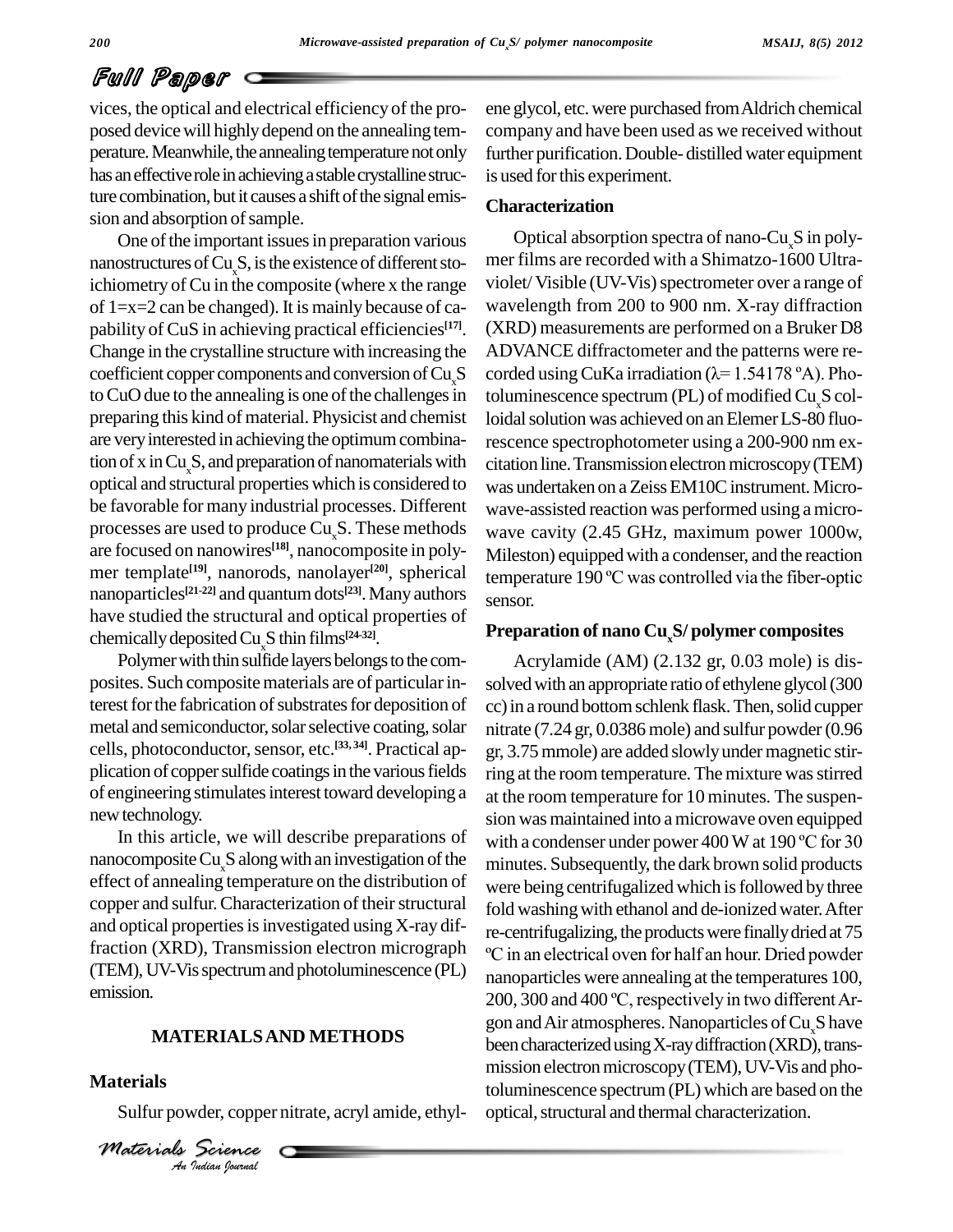# Full Paper

#### **RESULTSAND DISCUSSION**

#### **X-ray diffraction analysis**

The crystalline nature of  $Cu<sub>x</sub>S$  particles and the identification of elements and the analysis of their structures in the resulting compound were characterized by the production of XRD spectra. The crystallographic planes of XRD spectra (Figure 1) were indexed using Bragg's law for the detect XRD spectra. The crystallographic planes of XRD specx-ray diffraction and are compared with those of Row composition of  $Cu<sub>x</sub>S$  depends on the annealing temdata software with reference codes of  $CuS$  (hcp),  $Cu<sub>2</sub>S$ (cubic) and  $\text{Cu}_x\text{S}$  respectively<sup>[35]</sup>. The XRD patterns of  $\frac{\text{rec}}{\text{inc}}$ these nanoparticles reveal the two crystalline structures yield of it strongly depend on the reaction of the an nealing temperature. With increasing the annealing temis increased.

spheres and intensities of MW irradiation are the main factors that control the final output of the reaction, (Figure 1 and 2). Hence, the phase composition of  $Cu<sub>s</sub>S$ nanocomposite varieswith increasing the value of x as we found in our investigation. Moreover, with increasture was changed fromrohomhedral to hexagonal.

We found that the required time and power for turning of transparent solution into golden brownish is re-We found that the required time and power for turning of transparent solution into golden brownish is reduced at the higher temperature (160  $^{\circ}$ C) and power phic  $(400 \,\mathrm{w})$ . It is because of the fact that the formation rate offree ions ata fixed ion concentration depends on the deposition temperature. If the composition temperature is high, then the free ions deposit on theAM surface along with interaction with each other within the solution and hence, the color of the solution changes  $A^{\circ}$ . The average grain size was determined to be averrapidly. For deposition of copper and sulfur on the films, the availability of nucleation centers over the substrate is necessary. Such centers are normally formed through the formation of metal ions complexes over the acrylamide and ethylene glycol which would thereby form an initial layer of the metal ciliate. This initial layer acts as a catalytic surface and this surface is crucial for a uniform deposition of thin films on the surface. The sity of the peaks at  $2\theta = 30, 39, 59$  °C completely vandeposition of the thin film takes place through the condensation of the copper and the sulfide ions which are

readily provided in the MW oven.

As discussed above, the substrate temperature has more influence on the composition and the morphology ofthe powder.Itwas determined that a value of x in the Cu<sub>s</sub>S layers varies within the internal  $1 < x < 2$ , so that produced composition was a mixture of covellite Cu<sub>x</sub>S.<br>By studding of Cu<sub>x</sub>S layers using X-ray diffraction, we detected three phases: with  $x = (1.7-1.96)$  the phase peratures in air and Ar atmosphere. The XRD spectra recorded for the Cu<sub>x</sub>S thin film before and after increas-

Cu<sub>x</sub>S (1<x<2) and CuS perfectly. The ratio of the prod-<br>ucts, that is Cu<sub>x</sub>S-CuS, the crystallinity and then the  $\degree$ C) in argon atmosphere favors the obtained of copperature in the air atmosphere the ratio of  $Cu<sub>x</sub>$ S to CuS<br>is increased The annealing temperature in two different atmo-<br>erec and intensities of MW irradiation are the main with increasing the temperature up to  $500^{\circ}$ C CuO was  $\frac{1}{2}$  in the stoichiometry of x, the shape of crystalline struc-<br>ing the sample at 400 °C the particle size of the ing the annealing temperature were shown, (Figure 1).<br>Generally, the annealing temperatures at (100-300<br>°C) in argon atmosphere favors the obtained of cop-Generally, the annealing temperatures at(100-300 per-rich phase ( $Cu_sS$ , x= 1.7-1.96). According to our results to achieve the nanomaterial composition  $Cu.S$ with x>1.7 inAr atmosphere the optimum annealing results to achieve the nanomaterial composition Cu<sub>x</sub>S<br>with x>1.7 in Ar atmosphere the optimum annealing<br>temperature is 300 °C. With air atmosphere and the with x>1.7 in Ar atmosphere the optimum annealing<br>temperature is 300 °C. With air atmosphere and the<br>temperature higher than 400 °C we found  $CuSO_4$  and temperature is 300 °C. With air atmosphere and the<br>temperature higher than 400 °C we found  $CuSO_4$  and<br>with increasing the temperature up to 500 °C CuO was produced, respectively. Meanwhile the grain size of copper sulfide with increasing the annealing temperature is increased (Figure 1 and 2). The average size of the<br>annealed film at a higher absorption is 30 nm. During<br>annealing the sample at 400 °C the particle size of the annealed film at a higher absorption is30 nm. During sample was grown on the acrylamide substrate with an average diameter of 100 nm which reveals amorphous<br>nature of the materials. The grain size of copper sul-<br>phide is calculated using the Scherer's relation: nature of the materials. The grain size of copper sulnide is

# $\frac{k\lambda}{\cos\theta}$  $t = \frac{k\lambda}{2}$

A set to 300 °C, the inten-<br> *M* so °C completely van-<br> *M* increasing the an-<br> *Materials Science*<br> *An Indian Cournal* temperature of  $Cu_sS$  is increased to 300 °C, the inten-Where  $\beta$  is the broadening of the diffraction line measured at the half maximum intensity (radian) and Where  $\beta$  is the broadening of the diffraction line<br>measured at the half maximum intensity (radian) and<br>the wavelength of the Cu ka X-ray, i.e.  $\lambda$ = 1.54056 measured at the half maximum intensity (radian) and<br>the wavelength of the Cu ka X-ray, i.e.  $\lambda$ = 1.54056<br>A°. The average grain size was determined to be averaged 30 nm. With increasing the annealing temperature to 400  $\rm{°C}$ , the particle size of Cu<sub>x</sub>S composition was grown with an average diameter of 100 nm. Further more, the annealing temperature increased the efficiency of Cu<sub>x</sub>S peaks and deleted or decreased the intensity<br>of the peaks of impurity. For example, when annealing<br>temperature of Cu<sub>x</sub>S is increased to 300 °C, the inten-<br>sity of the peaks at 2 $\theta$ = 30, 39, 59 °C completely va of the peaks of impurity. For example, when annealing ishes as far as relates to impurity. On the other hand, crystalline layer of  $Cu<sub>x</sub>S$  grows with increasing the an-

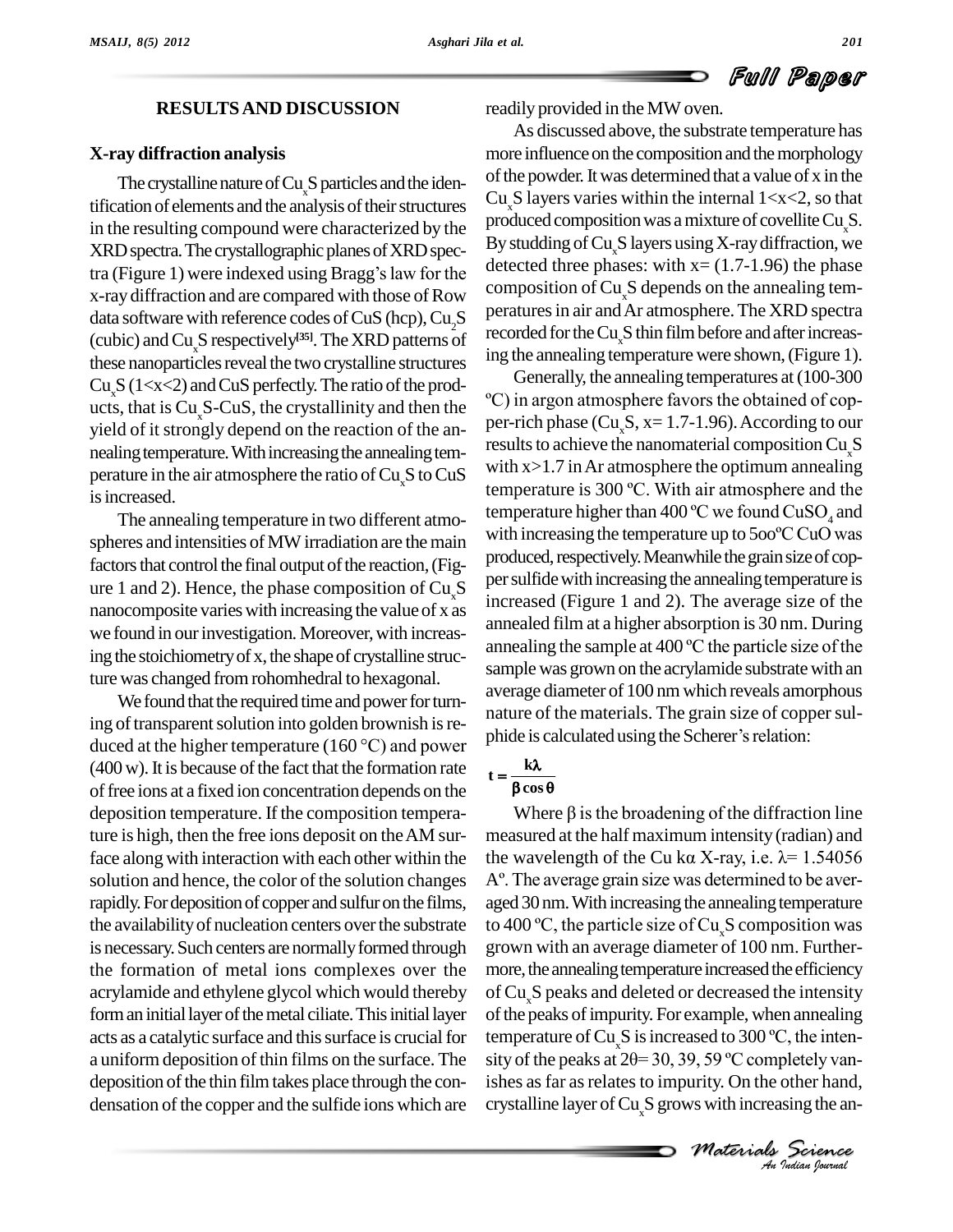

Figure 1: XRD spectrum of (a) Cu<sub>x</sub>S thin film, (b) as-prepared Cu<sub>x</sub>S film deposited with different annealing temperatures in **air atmosphere**

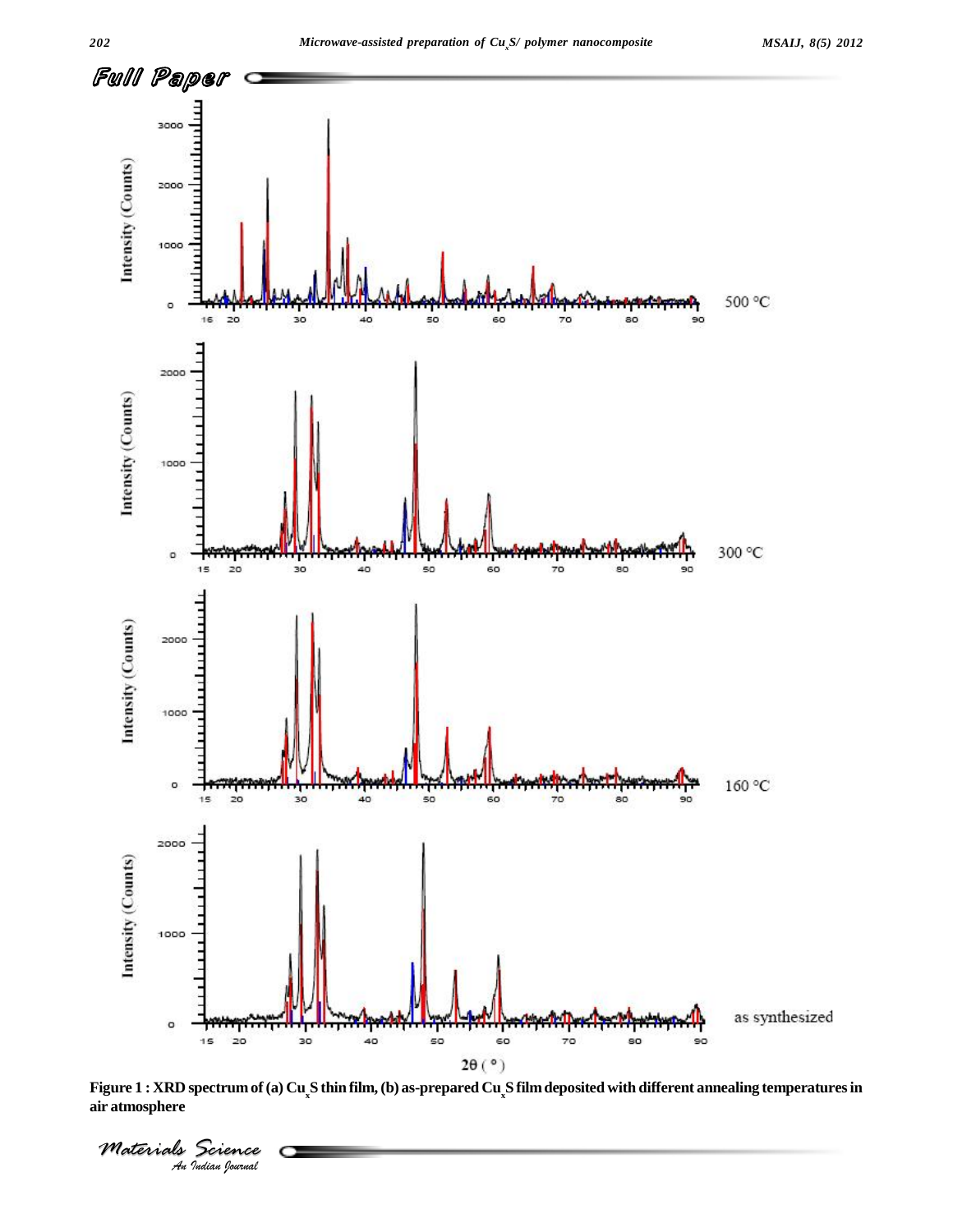

Figure 2 : XRD spectrum of (a) Cu<sub>x</sub>S nanoparticle, (b) as-prepared Cu<sub>x</sub>S nanoparticle deposited with different annealing **temperaturesin argon atmosphere**

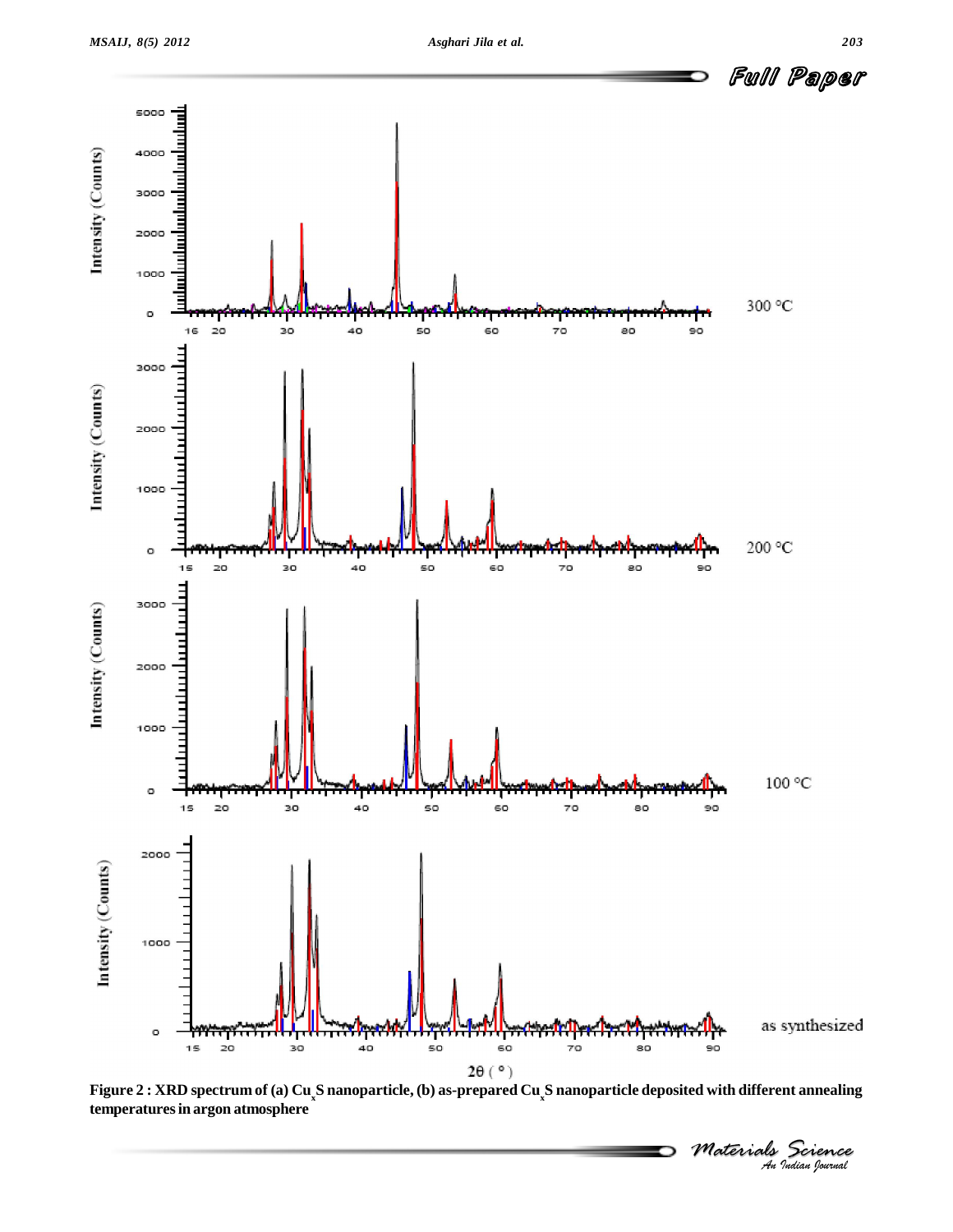Full Paper



**Figure 3 : PLspectra ofsynthesized and annulated sample**





nealing temperature and it has high diffraction intensity in comparison to the synthesized sample (without an nealing).We found it in the diffraction patterns 102.

#### **Photoluminescence (PL) analysis**

*An*and 662 nm, which are close to the reportsforthe ex- *Indian*<br>*Indian* cluster seption after seption are sh<br>*Indian hournal* The PL spectra of powder  $Cu<sub>x</sub>S$  and its annulated compounds from it were determined at different temperatures using the excitation wavelength 275 nm. The distinct PL emissions have been detected at 342 nm citation of S and Cu, respectively. The PLspectra of the residual solution after separation of the resulting pow-<br>ban der and its dissolution are shown at the different stages,

*Materials Science*

(Figures 3 and 4). Comparison of PL spectra of the residual solution after making deposits in various stages of washing indicates an increment in the relative intensity of peaks, which is related to the impurities. This suggests, washing with ethanol is effective in the separation of impurities at each step. Emission spectra of the annulated samples at the different temperatures showed two majorsharp peaks at the visible and the ultraviolet wavelengths for all samples, respectively. Comparison of the two spectra wasindicated as a red shift transfers about 2 to 5 nm. We determined that the intensities of the resulted peaks are influenced by several parameters such as shape, size, impurity and crystallinity which are controlled by the temperature. With increasing the annealing temperature of sample, the intensities of signal is increased too, and the peak width is reduced. The enhanced efficiency of the obtained sharp peaks was due to the absence of impurity in the samples. In addition, the reduction of the peak width at the higher temperature is because of the uniform distribution of particles or deletion of the impurity in com pounds. The first peak at PL emission is attributed to the transfer balances of surface near to the conductive band primarily related to the exited band of sulfur. But the second peak is attributed to the inter band electronic transition of Cu.

#### **UV-Visspectroscopy**

Absorbance spectra of synthesized and annulated samples were shown in Figure 5. Calculation of particle size was carried out by Kayanuma equation **[35]**. Comparison of the absorbance wavelength edge of synthesized and annulated samples was revealed a red shift in the wavelength edge with increasing the annulated temperature.Absorbance wavelength edge in the ab sorbance spectra was exactly comparable to the first wavelength of the exited signal at the ultraviolet photo luminance region.The direct allowed optical band gap  $E<sub>g</sub>$  can be expressed as a function (1) of the maximum wavelength usinga relation:

$$
E_{g}^{nano}(ev) = \frac{1240}{\lambda_{max}(nm)}
$$
 (1)

Where  $\lambda$  = 430 and 560 nm are maximum wavelength edge, and the value of optical direct and indirect band gap ( $E_g$ ) have been calculated as 2.21 and 2.88 ev respectively.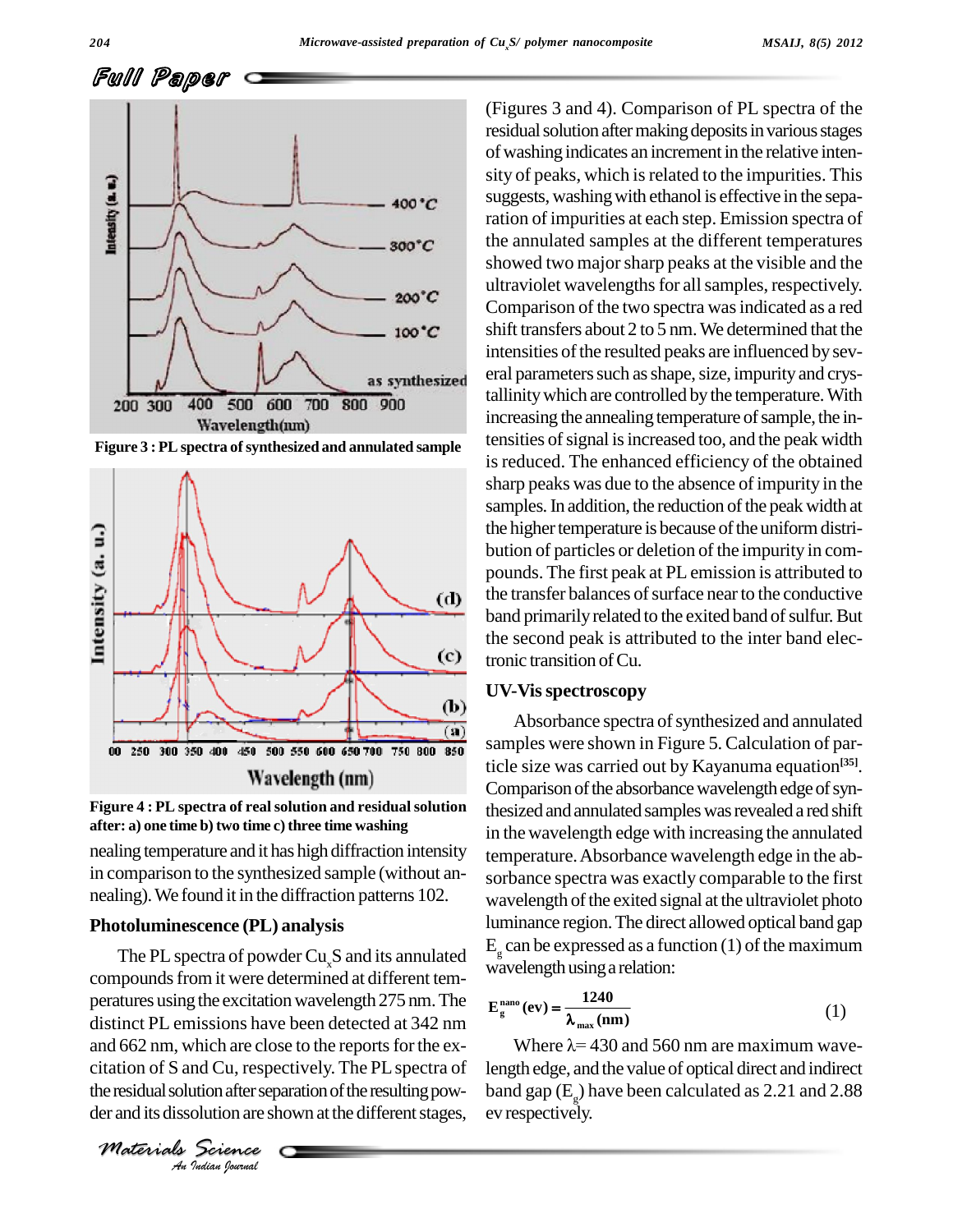

It was found that almost all the experimental data in<br> $\frac{1}{2}$  (10.35 nm) range of the Cu. S nano composites a wide (10-35 nm) range of the  $Cu_sS$  nano composites size can be described by the effective masses approxi mation using the well known expression; Kayanuma:<br> $\Delta E = E^{nano} - E^{bulk} = \frac{\hbar^2 \pi^2}{2}$  (2)

$$
\Delta E_{g} = E_{g}^{\text{nano}} - E_{g}^{\text{bulk}} = \frac{\hbar^{2} \pi^{2}}{2MR^{2}}
$$
 (2)

Where  $E_g^{\text{bulk}}$  is energy band gap of balk powder, *E*<sup>nano</sup> is energy band gap of nanocrystalline Cu<sub>x</sub>S, which is obtained from the wavelengh corresponding to the absorption edge of each specimen. Here, *R* isthe particle radius, *h* isthe reduced plank constant, and *M* is

ticle radius, h is the reduced plank constant, and M is<br>the effective mass of exitons in  $\frac{1}{M} = \frac{1}{M_e} + \frac{1}{M_h}$  which

 $M<sub>e</sub>$  is effective mass of electron,  $M<sub>h</sub>$  effective mass hole of electron and  $m_0$  is the electron rest mass. Using these Figure data in Eq. (2) we obtain the approximate particle size nanocomposite Cu<sub>.</sub>S annealed 10 min at 400°C of the synthesized sample (without annealed) 30 nm. These are in agreement with the sizes determined from TEM and XRD.

In order to evaluate the effect of temperature on the size distribution of nanoparticle, we annealed the prepared sample at different temeratures. According to cated particle size of composite about 10-35 nm. the absorption spectra We shown that with incresing the annealed temperature and band gap, the particle size of sample is incresed.



**<sup>270</sup>**, 1335-1338 **(1995)**. **Figure <sup>5</sup> : UV-Vis absorbance spectra ofsynthesized and an- nealed sample at differenttemperature**



**Figure 6 : Transmission electron micrographs of (TEM) of nanocomposite Cux<sup>S</sup> annealed <sup>10</sup> min at <sup>400</sup>ºC**

## **Transmission electron microscopy (TEM) analy sis**

Figure 6 displays a TEM micrograph of nano composite samples Cu<sub>x</sub>S annealed at 400 °C. It was indi-

# **ACKNOWLEDGMENTS**

We thank Golestan University for supporting this study.

### **REFERENCES**

- **[1]** I.Grozdanov, M.Najdoski;J.Solid StateChem., **114**, 469-475 **(1995)**.
- **[2]** H.Grijavla, M.Inoue, S.Boggavarapu, P.Calvert; J.Mater.Chem., **6**, 1157-1160 **(1996)**.
- **[3]** B.J.Mulder; Phys.Stat.Sol.A., **13**, 79-88 **(1972)**.
- **[4]** Y.Xie, P.Yan, Y.T.Qiun; Chem.Lett., **7**, 655-656 **(1999)**.
- [5] S.Kashida, K.Yamamoto; J.Phys.Condens.Matter., **3**, 6559-6570 **(1991)**.
- **[6]** T.J.Coutts, J.D.Meakin; Current Topics in Photo voltaics, Academic Press, Florida, **(1985)**.
- *An***[7]** A.P.Alivisatos; Science, **271**, 933-937 **(1996)**.
- **M.G.Bawandi; Science,<br>** *M.G.Bawandi; Science,<br>
<i>Materials Science<br>
<sup>Au Judian Iourual*</sup> **[8]** C.B.Murray, C.R.Kagan, M.G.Bawandi; Science,